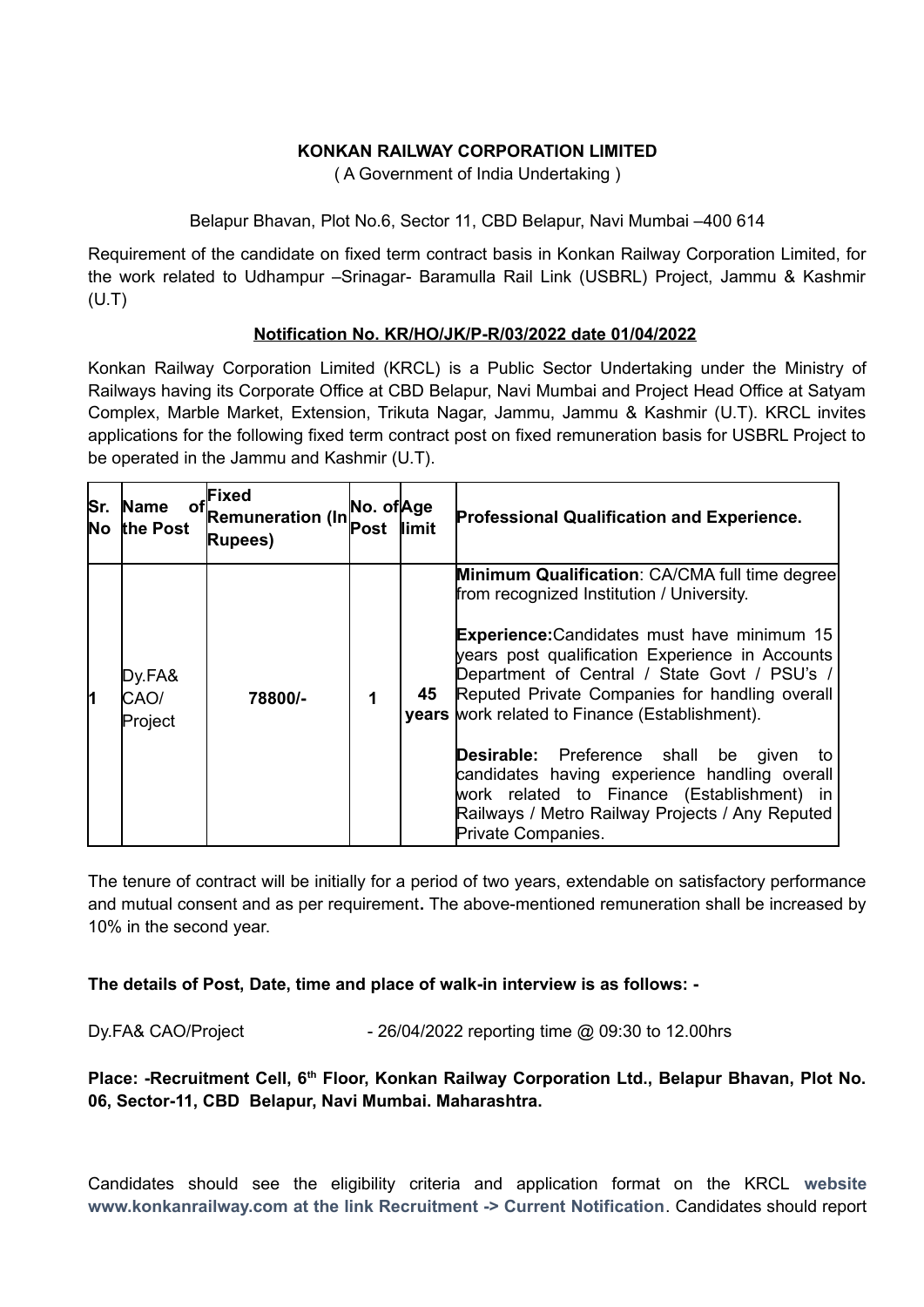directly for walk in interview along with one copy of application, prepared in the prescribed format as given at the above link. Candidates should come for Walk-in-Interview along with Original certificates (age proof, qualification, experience, etc.) and one set of attested copy of the same.

No train/bus fare/ TA/DA shall be payable by the Corporation.

Date: 01/04/2022 Place: CBD Belapur

**Chief Engineer/Works & Planning**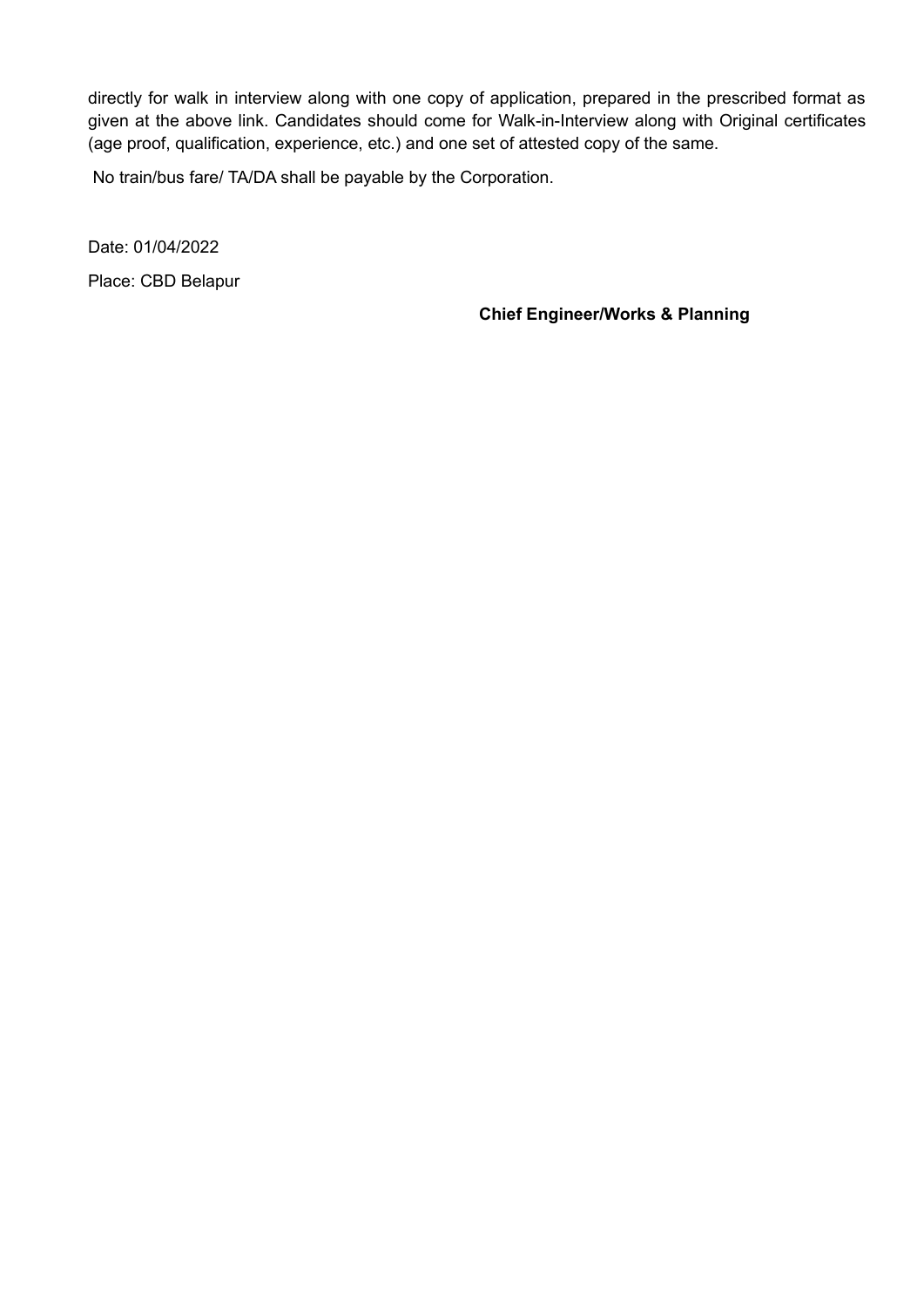# **KONKAN RAILWAY CORPORATION LIMITED**

( A Government of India Undertaking )

Belapur Bhavan, Plot No.6, Sector 11, CBD Belapur, Navi Mumbai– 400 614.

### **Notification No. KR/HO/JK/P-R/03/2022 date 01/04/2022**

Konkan Railway Corporation Limited (KRCL) is a Public Sector Undertaking under the Ministry of Railways invites applications for the following post on contract basis at fixed remuneration rate for USBRL Project, Jammu & Kashmir (U.T).

| Sr.<br>No | <b>Name</b><br>οf<br>the Post | Fixed<br><b>Remuneration (In</b><br>Rupees) | No. of Age<br>Post | limit | Professional Qualification and Experience.                                                                                                                                                                                                                                                                                                                                                                                                                                                                                                                                          |
|-----------|-------------------------------|---------------------------------------------|--------------------|-------|-------------------------------------------------------------------------------------------------------------------------------------------------------------------------------------------------------------------------------------------------------------------------------------------------------------------------------------------------------------------------------------------------------------------------------------------------------------------------------------------------------------------------------------------------------------------------------------|
| h         | Dy.FA&<br>CAO/<br>Project     | 78800/-                                     | 1                  | 45    | <b>Qualification: CA/CMA</b><br>Minimum<br>full<br>timel<br>degree from recognized Institution / University.<br><b>Experience:</b> Candidates must have minimum 15<br>years experience in Accounts Department of<br>Central / State Govt / PSU's / Reputed Private<br>Companies for handling overall work related to<br>years Finance (Establishment).<br><b>Desirable:</b> Preference shall be given<br>to<br>candidates having experience handling overall<br>work related to Finance (Establishment) in<br>Railways / Metro Railway Projects / Any Reputed<br>Private Companies. |

The tenure of contract will be initially for a period of 02 years, extendable on satisfactory performance and mutual consent and as per the requirement.

1. **Age**:-The candidates should be maximum 45 years as on 01/03/2022.

Relaxation in age and experience can be considered for deserving candidates. In this respect, the decision of KRCL will be final. Candidate fulfilling the above criteria may report for walk-in interview along with one copy of application, prepared in the prescribed format as given below and also in the KRCL **website: www.konkanrailway.com at the link -Recruitment.>Current Notification,** along with original and 1 set of attested copies of all required certificates (age proof, caste certificate, qualification, experience etc)

#### **Date, time and place of walk-in interview:**

Dy.FA& CAO/Project - 26/04/2022 reporting time @ 09:30 to 12.00 hrs

**Place: -Recruitment Cell, 6th Floor, Konkan Railway Corporation Ltd., Belapur Bhavan, Plot No. 06, Sector-11, CBD Belapur, Navi Mumbai. Maharashtra.**

**Registration Time:- 09.30 hrs to 12:00 hrs only on the date of walk-in interview**.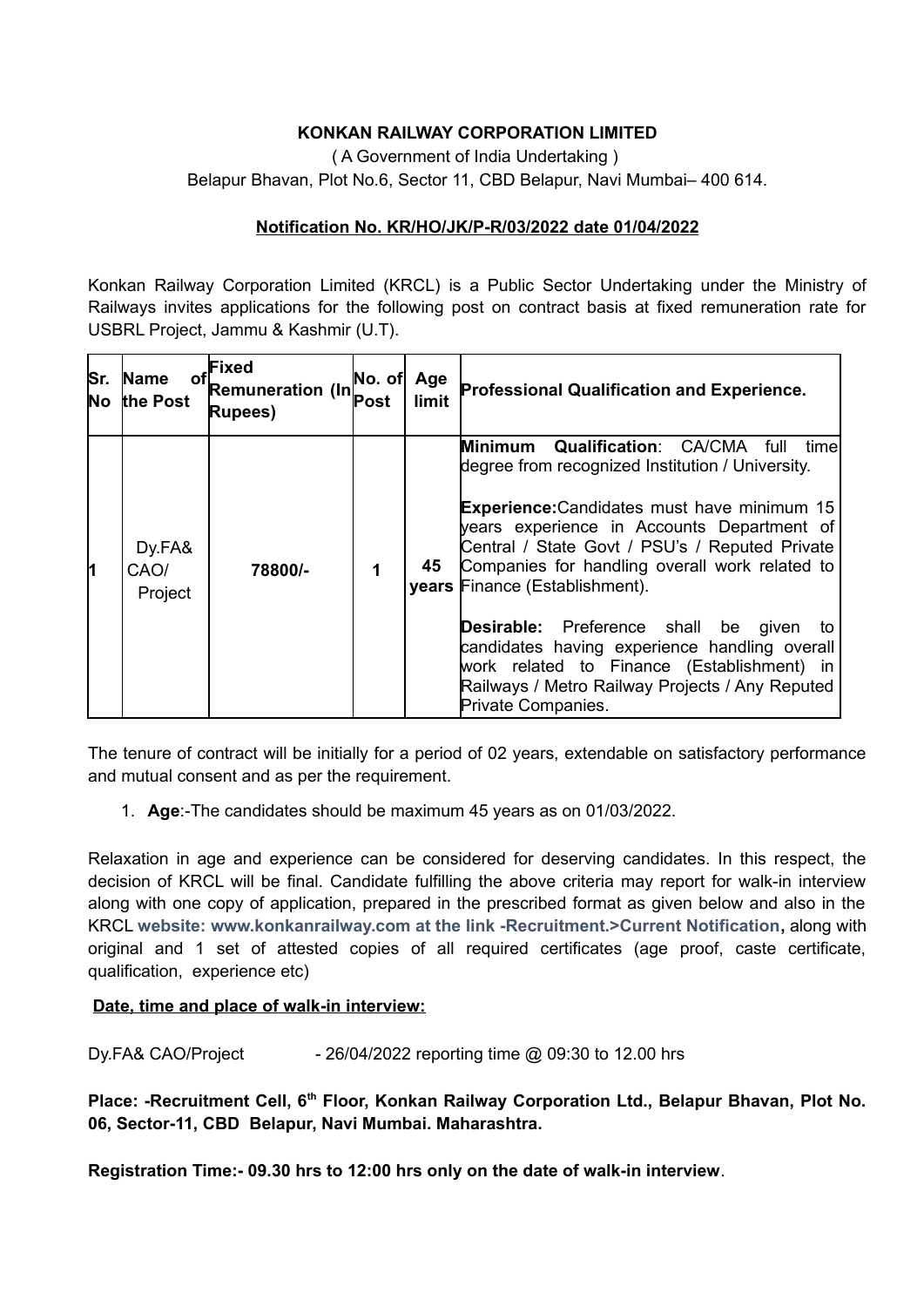After preliminary screening of the applications submitted by the candidates in person, the eligible candidate(s) will only be interviewed. Candidates should come prepared to stay for minimum 2 days, if required, at their own cost. **No train/bus fare/ TA/DA shall be payable by the Corporation**. Applications should be complete and strictly as per the prescribed format. Applications not conforming to the prescribed format or having illegible/ambiguous certificates or without certificates or incomplete will be summarily rejected.

# **Documents to be attached with the filled application:**

- I. Self attested copies of certificate in proof of qualification (As per the qualification specified in the instruction sheet).
- II. Self Attested copy of Proof of Date of Birth.
- III. Two passport size recently photographs.
- IV. Experience certificate (if any).
- V. NOC from present employer (If working somewhere).

# **General Information (Applicable to all applicants):-**

- 1. Candidates who fulfil the eligibility criteria will be interviewed.
- 2. Candidates are advised to check their eligibility before coming for walk-in-interview as mentioned in the table against the post name in the notification will only be eligible.
- 3. The candidates must bring with them, original certificates, along with one set of self-attested photocopy in proof of age, educational qualification, experience certificate etc on the date of walk-in-interview, failing which candidate will not be eligible for interview. Certificate in support of claims for Ex-servicemen is essential.
- 4. Incomplete or vague educational qualification will be invalid.
- 5. Even after contractual agreement, if any document/ certificate/ information are found incorrect or false in any scrutiny or verification, then the contractual service will be immediately terminated forthwith without assigning any reason and prior notice, besides legal action which may also be initiated.
- 6. The Corporation reserves the right to cancel/ restrict/ curtail/ enlarge the contract engagement process, if need so arises, without any prior notice and without assigning any reasons thereof.
- 7. The outstation candidates must come prepared to stay for minimum 02 days at their own expenses, if required.
- 8. Selected candidate will have to pass prescribed medical examination before the contract is entered into, for fitness to perform the work awarded. The cost of the medical expenses shall be borne by the candidate only.

# **Selection process** : -

- 1. The candidates shall arrive on time at the venue and get registered with the nominated KRCL official for the walk-in-interview as indicated.
- 2. The candidate will be interviewed by a nominated Committee and the selection will be finalized on merit based on the performance in the interview, qualification etc. All the registered candidates will be first interviewed by a nominated Committee and the shortlist panel will be prepared. The shortlisted candidates who are found suitable will be engaged subject to found suitable in the prescribed Medical Examination.
- 3. The decision of the Nominated Committee will be final and binding.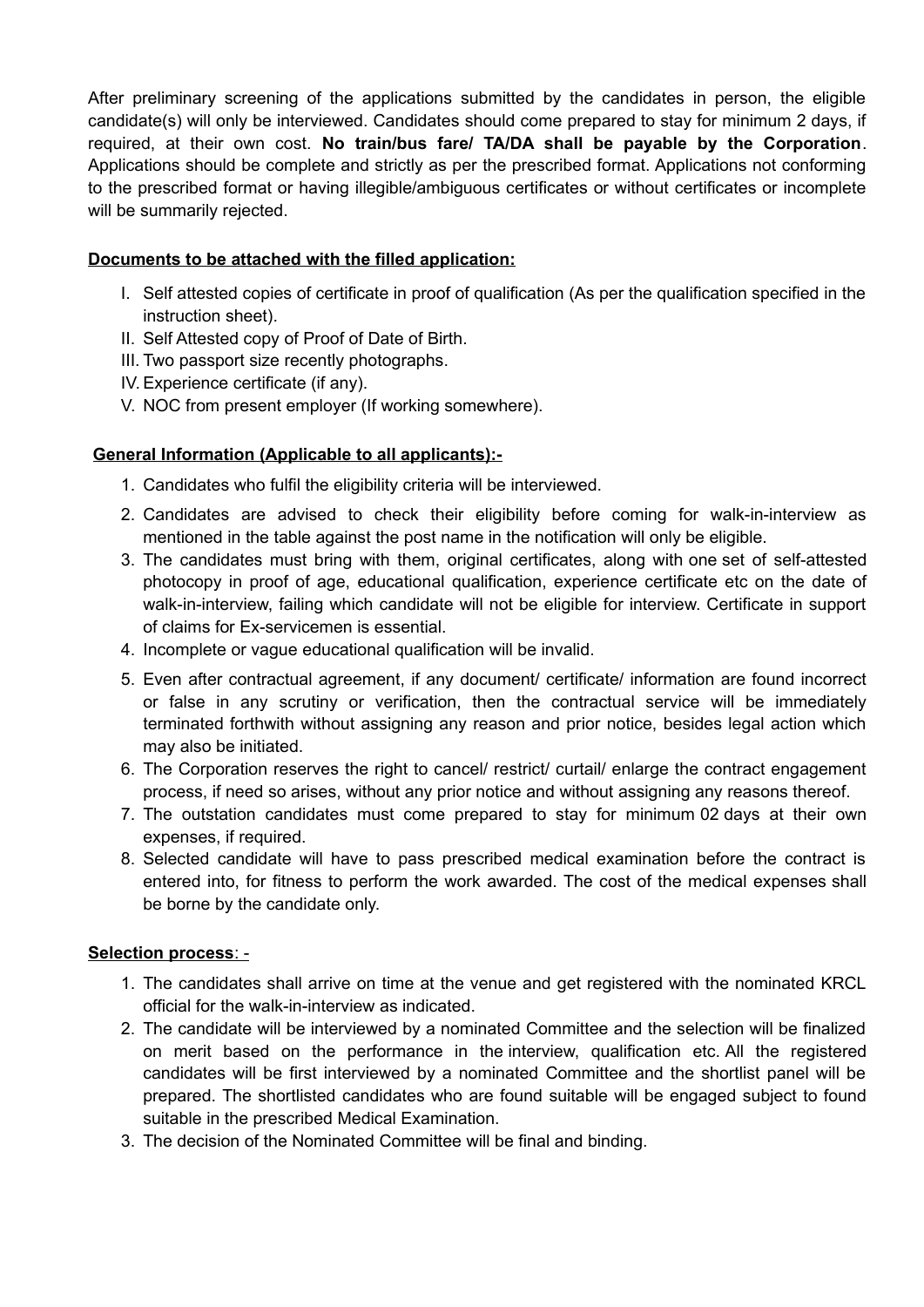**The other broad terms of contract** are given below for information of the candidate which are subject to changes at the time of actually entering into the contract, at the discretion of KRCL, which may please be noted: -

# 1. **JOB DISCRIPTION:-**

**Dy.FA&CAO/P:** Finance(Establishment), Finance(Expenditure), Budgeting, Traffic Accounts, Project Finance, Internal Audit, Fund/Cash management, Preparation and compilation of books of Accounts and Periodical Financial Report and/ or any other related job(s) as assigned by the Management. Ensure the Registers maintained by the F & A division, Monitor for fund transfer and interest on short term deposits and reconcile, Verification of the payroll processing of the Organisation, Ensure tax deduction, Coordinating with Internal Auditors of the Company, Coordinating for closing of accounts at the end of the year, coordinating with Statutory & CAG Auditors, Ensuring compliance of the company in respect of Income Tax, wealth tax, TDS, VAT, Professional Tax, Service Tax, etc., filing of annual income tax return, sales tax return, GST Returns.

# 2. **PERIOD OF CONTRACT:-**

Initially, the contract tenure will be for a period of 02 years, and extendable on satisfactory performance and with mutual agreement as per the requirement. Selected candidates will have to serve the company at-least one year.The contractual service is required for USBRL Project of KRCL. This is not a regular establishment post.

# 3. **POSTING:**

The selected candidates will be posted in USBRL Project, J&K and transferred anywhere in the area of operation of KRCL, including any of its Project sites offices.

# 4. **REMUNERATION & BENIFITS:-**

The monthly fixed remuneration includes the HRA and Transportation Allowance. The other benefits are as below:

|                                    | <b>Sr. No. Particulars</b>         | <b>Category</b><br>Dy.FA&CAO/ Project (in ₹) |  |  |  |  |
|------------------------------------|------------------------------------|----------------------------------------------|--|--|--|--|
|                                    |                                    |                                              |  |  |  |  |
|                                    | <b>Fixed Remuneration</b>          | 78,800/-                                     |  |  |  |  |
| $\overline{2}$                     | <b>Other Allowances</b>            |                                              |  |  |  |  |
| la                                 | <b>Messing Allowance</b>           | 13740/-                                      |  |  |  |  |
| b                                  | Telephone Allowance                | 750                                          |  |  |  |  |
| lc                                 | <b>Medical Allowance</b>           | 1000                                         |  |  |  |  |
| d                                  | Special / Disturbed Area Allowance | 6500                                         |  |  |  |  |
| le                                 | <b>Winter Clothing Allowance</b>   | 1667                                         |  |  |  |  |
| lf                                 | CTA                                | 20000                                        |  |  |  |  |
| Per Month Total Payment in rupees. |                                    | ₹1,22,457/-                                  |  |  |  |  |

a. The selected candidates will be covered under KRCL's Special Insurance Scheme for an amount of  $\bar{\tau}$ , 25,00,000/- while on duty at site in Jammu & Kashmir (U.T) for self only.

b. Free bachelor accommodation will be arranged at site for selected candidate. Messing allowance as mentioned above will be paid which is included in other allowance.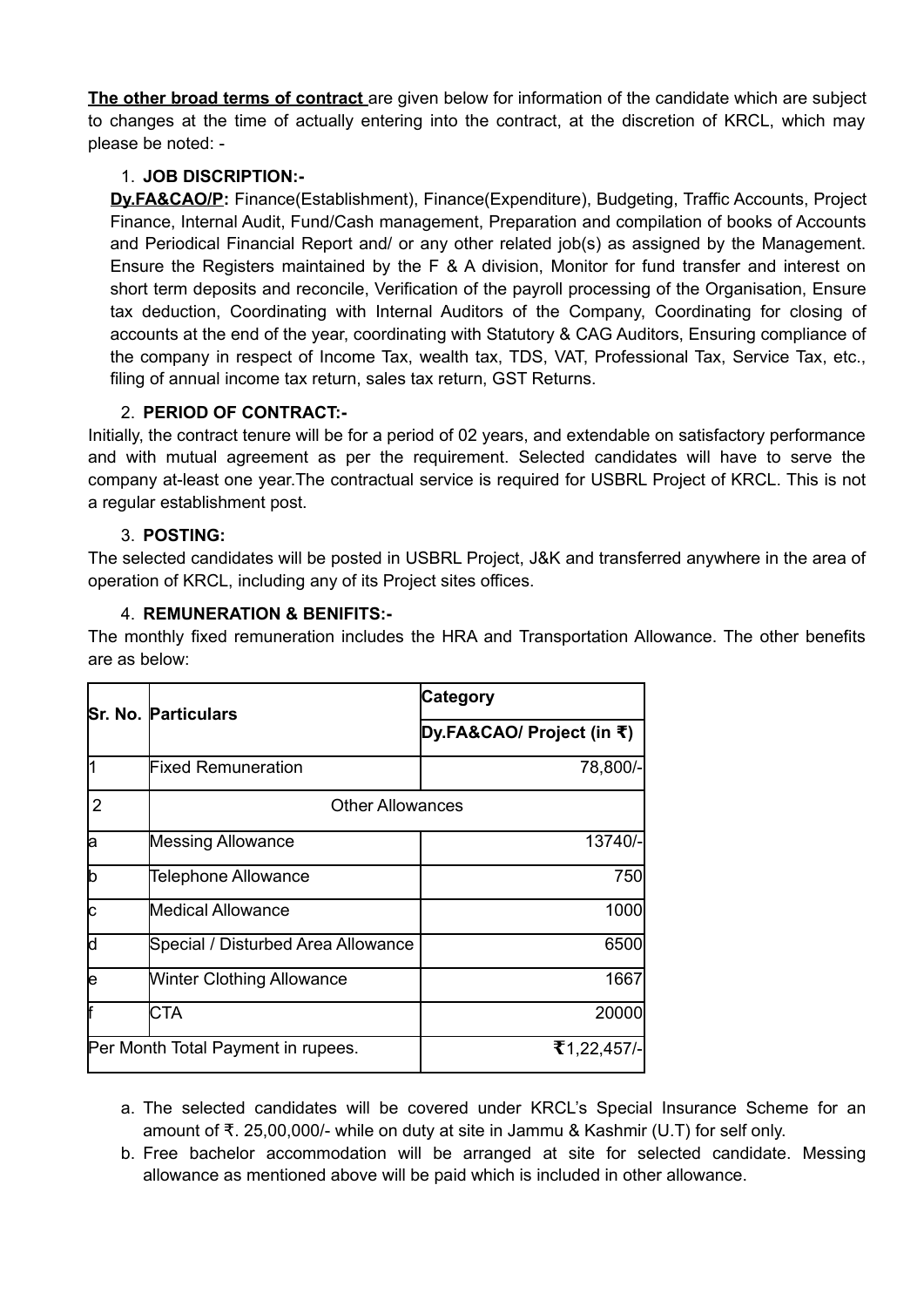c. The selected candidate shall be entitled for reimbursement of premium of mediclaim policy to the extent of  $\bar{\tau}$ . 1333/- per month from the recognized insurance company for self and family taken by him/her. The reimbursement will be made to him on production of original receipt of payment of the premium.

# 5. **TRAVEL ON DUTY AND EXPENSES:-**

- a. Fare equal to  $2<sup>nd</sup>$  tier AC class other than Rajdhani/Shatabdhi/Duronto type trains to Dy.FA&CAO/Project may be reimbursed on production of Bill/Vouchers while travelling on duty in the interest of organization.
- b. **Expenses and cost: -** The fixed rate of 100% expenses at the prevailing rates of Rs.1000/- per day to Dy.FA&CAO/Project while on duty during the course of contract period and will be payable as detailed below:-

For 12 hours and above:- 100%

For 6 hours and above:- 70%

Less than 6 hours:- 30%

**Rest House**:- Rest House of KRCL, if available, will be provided while on duty or re-imbursement of hotel charges as per rates fixed by KRCL will be allowed, on production of vouchers.

# 6. **LEAVE:**-

Contract appointee will be entitled for fully earned leave of 15 days on completion of every 6 months of contract period (2.5 days per month). This leave can be accumulated. However, no encashment is permitted. In addition, the appointee will be eligible for 8 days Casual Leave in a calendar year. Weekly off and other public holidays, as applicable to concerned offices, at the place of posting will be applicable. Normal working hours will be the same as per the Corporate/ Project Head office/Site offices. However, the appointee will be required to work in shift duty as and when required.

## 7. **TERMINATION:-**

i) The Corporation reserves the right to terminate the contract without assigning any reason, by giving 3 months notice or payment in lieu thereof. Similarly, the appointee will be required to give 3 months notice to KRCL for termination of contract.

ii) The candidate selected for the above contractual agreement shall not be absorbed in KRCL regular service. The candidate therefore, shall not have right to claim for permanent absorption in KRCL, and shall be required to give an undertaking in writing to KRCL to that effect.

ii) The selected candidate shall be paid the consolidated remuneration as mentioned herein above and shall not be eligible or entitled to any other benefit or allowance. Further on engagement, he/she should also attend emergencies and other calls of duties, as demanded and expected, during their day to day activities.

Iii) In the event the appointee is found involved in undesirable activities such as embezzlement, unlawful activities (including passing on confidential information of KRCL), unauthorized absence, in-subordination or breach of any of the terms of contract without prejudice to the right to initiate civil/criminal proceedings, the contract appointment shall be terminated.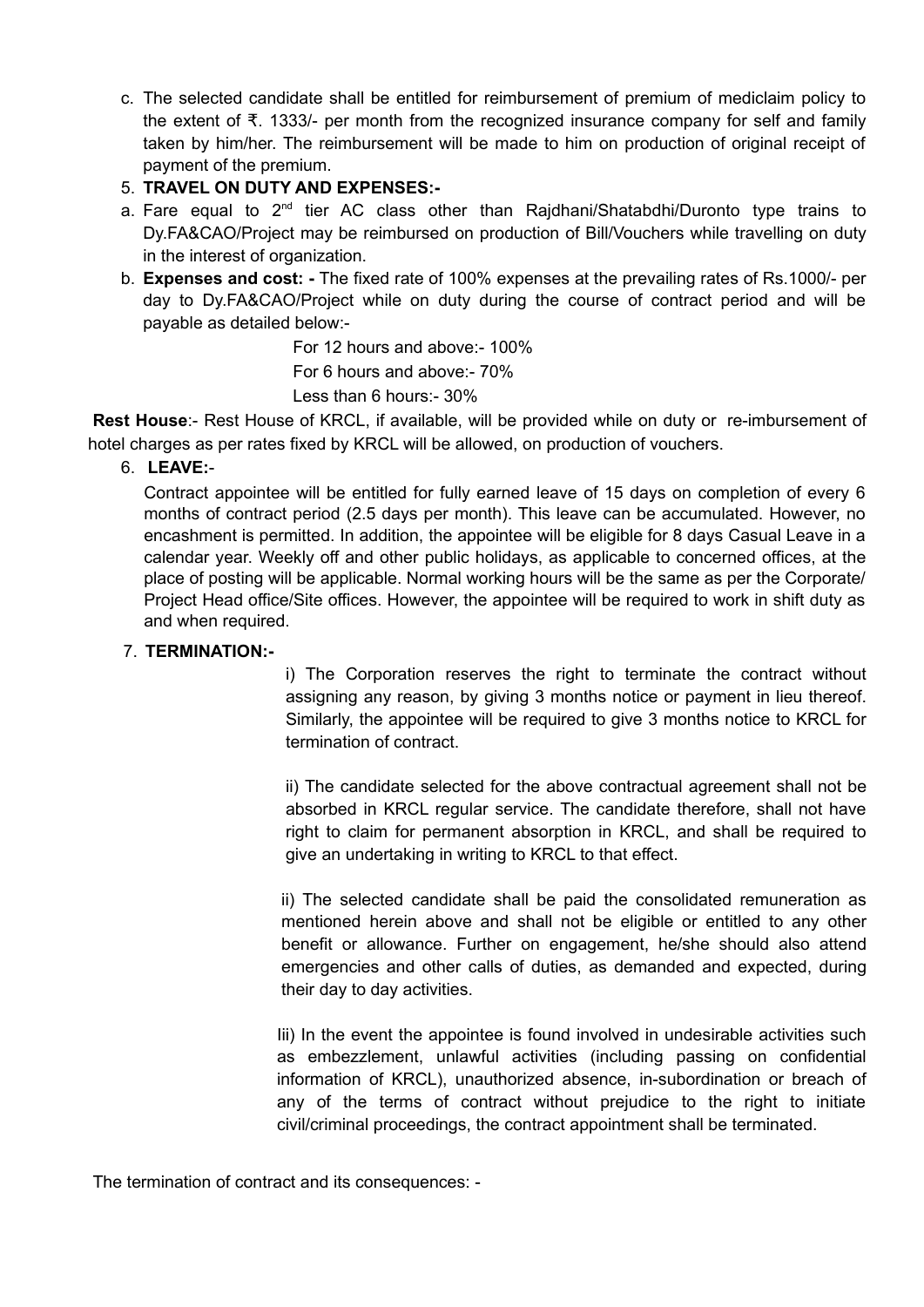a. In addition to the above conditions, the contract agreement shall be terminated on: -

i) Completion of last day of contract period or any extended period thereon.

ii) The breach of any terms of contract of employment by contract employee.

ii) The last day of the 3 months' notice period of termination issued by either side or payment in lieu thereof by either party.

- b. If any litigation on whatsoever account is initiated by or against KRCL, the cause of which lies in contract period, the presence of contract appointee will be required, even after termination or expiry of the contract agreement.
- c. Upon any premature termination or expiration of contract for any reason, the contract appointee shall return to KRCL any property belonging to KRCL, all tools and plants, documents, any passwords or user ids etc. under his control. This will include all confidential information regarding work, hard and soft copies of documents and information of whatever description of whatever form, tangible or intangible in his possession, together with copies, notes or summaries of such documents and his own working papers which are derived or based upon such documents.
- d. He/She will have to clear all their advance(s) or due(s), if any cash or vouchers or if any financial outstanding liabilities etc.
- e. Contract appointee will be responsible for the acts and omission(s) in the course of contractual service during the period and thereafter.

The Contract Appointee shall be governed by Indian Laws and shall be subject to the judicial courts in **Jammu & Kashmir (U.T)/Navi-Mumbai/Mumbai.**

Statutory Income Tax, Professional Tax and other taxes will be deducted at source, as applicable from time to time.

#### 8. **TRAINING:-**

Suitable introductory training, if required will be arranged at a location to be decided by KRCL.

### **ANY KIND OF CANVASSING WILL RESULT IN DISQUALIFICATION OF CANDIDATE AT ANY STAGE OF SELECTION WITHOUT ASSIGNING ANY REASON. NO FURTHER CORRESPONDENCE WILL BE ENTERTAINED IN THIS REGARD.**

The above terms are broad in nature and only for guidance and are subject to change while entering into agreement at the time of contract appointment.

\*\*\*\*\*\*\*\*\*\*\*\*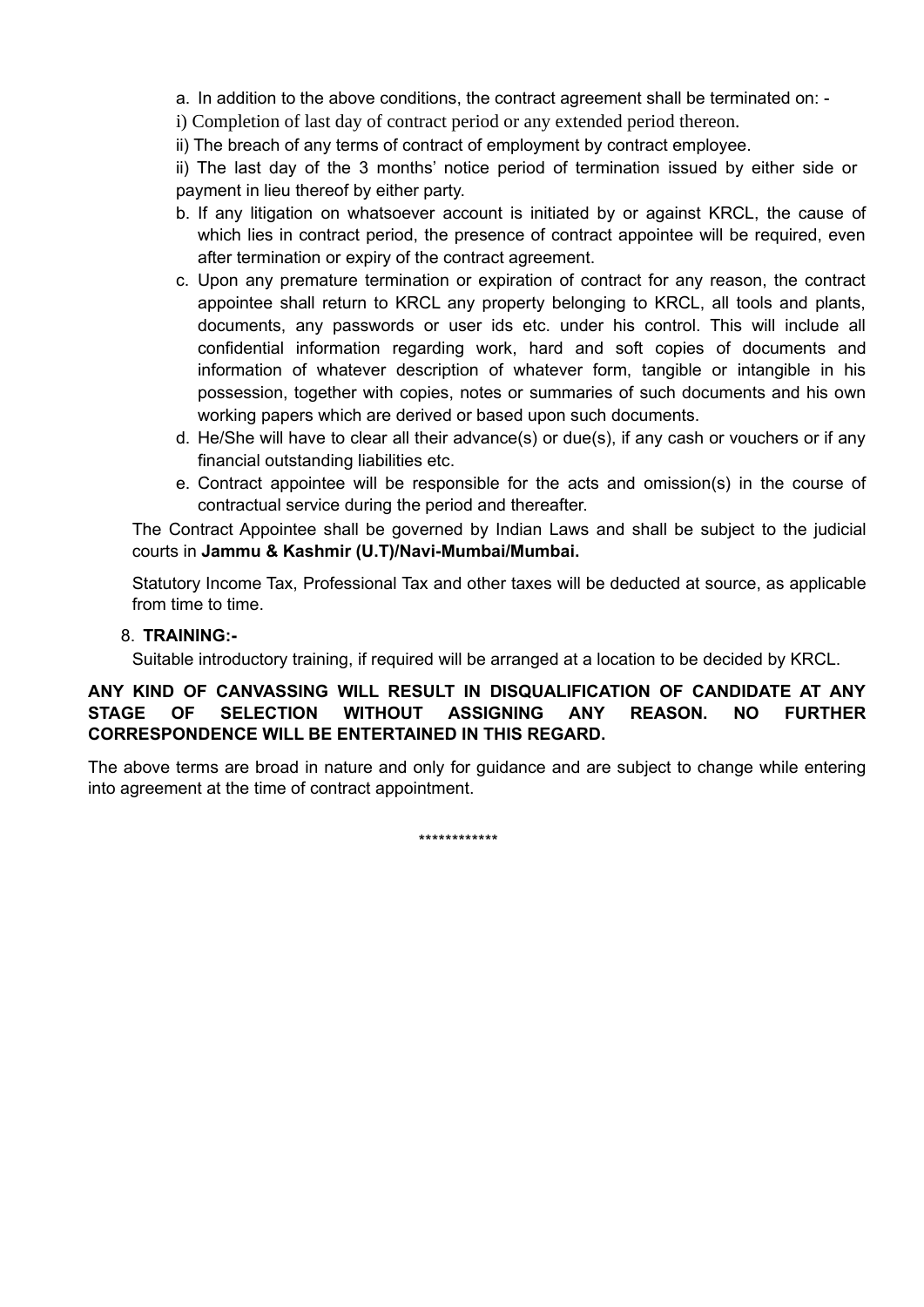#### **KONKAN RAILWAY CORPORATION LIMITED**

( A Government of India Undertaking )

Belapur Bhavan, Plot No.6, Sector 11, CBD Belapur, Navi Mumbai –400 614.

#### **FORMAT FOR WALK-IN-INTERVIEW**

| NOTIFICATION NO.                         |
|------------------------------------------|
| I. POST APPLIED FOR <b>ACCEPTED</b> 1    |
|                                          |
|                                          |
|                                          |
| V. Age as on 01.03.2022 Years and months |
|                                          |
| VII. Correspondence address.             |
|                                          |
|                                          |
|                                          |
| X. Educational qualification             |

| Exam<br>Passed&<br><b>Branch</b> | Year of Passing | Name of the<br><b>Institute/University</b> | Marks obtained | % of marks |
|----------------------------------|-----------------|--------------------------------------------|----------------|------------|
|                                  |                 |                                            |                |            |
|                                  |                 |                                            |                |            |
|                                  |                 |                                            |                |            |
|                                  |                 |                                            |                |            |
|                                  |                 |                                            |                |            |